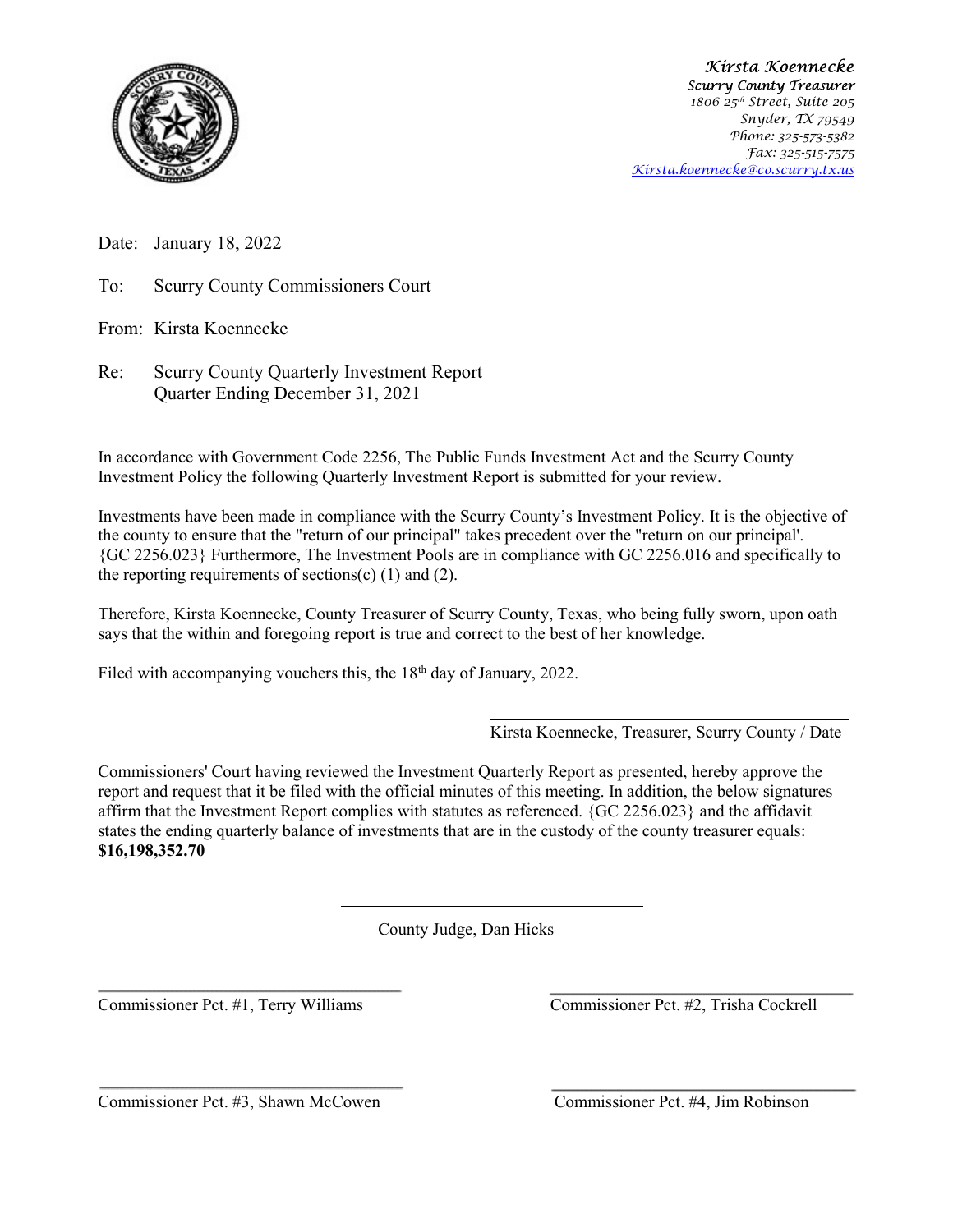## Scurry County

## Quarterly Investment Report

| Fund                              | Security           |     | 1st Qtr. Bal        | <b>Interest Earned</b> | <b>Interest Rate</b> | 2nd Qtr. Bal June Interest Earned |             | <b>Interest Rate</b> |    | 3rd Qtr. Bal Sept          | <b>Interest Earned</b>   | <b>Interest Rate</b> | 4th Otr. Bal Dec              | <b>Interest Earned</b> | <b>Interest Rate</b> |
|-----------------------------------|--------------------|-----|---------------------|------------------------|----------------------|-----------------------------------|-------------|----------------------|----|----------------------------|--------------------------|----------------------|-------------------------------|------------------------|----------------------|
|                                   | <b>Description</b> |     | March 31, 2021      | in 1st Qtr.            | March 31, 2021       | 30, 2021                          | in 2nd Qtr. | June 30, 2021        |    | 30, 2021                   | in 3rd Qtr.              | Sept 30, 2021        | 31, 2021                      | in 4th Qtr.            | Dec 31, 2021         |
|                                   | TexPool            |     | 160,953.85 \$       | 18.74                  | $0.02\%$ \$          | 160,958.59 \$                     | 4.74        | $0.01\%$ \$          |    | 160,967.91 \$              | 9.32                     | $0.02\%$ \$          | 160,982.92 \$                 | 15.01                  | 0.04%                |
| <b>General Fund</b>               | <b>FICA</b>        |     | $$1,035,815.65$ \$  | 51.09                  | $0.02\%$ \$          | 1,035,867.31 \$                   | 51.66       |                      |    | 0.02% \$ 1,035,919.54 \$   | 52.23                    | 0.02%                | $$1,035,971.77$ \$            | 52.23                  | 0.02%                |
|                                   | <b>Texas Class</b> | S.  | 4,877,682.74 \$     | 1,429.17               | $0.1051\%$ \$        | 4,878,589.14 \$                   | 906.40      |                      |    | 0.0611% \$ 2,879,102.49 \$ | 513.35                   |                      | 0.0443% \$ 8,462,419.67 \$    | 383.14                 | 0.0692%              |
| <b>Emergency Contingency Fund</b> | <b>Texas Class</b> |     | $$1,503,478.19$ \$  | 417.68                 |                      | 0.1051% \$ 1,503,757.60 \$        | 279.41      |                      |    | 0.0611% \$ 1,503,955.44 \$ | 197.84                   |                      | 0.0443% \$ 1,504,166.14 \$    | 210.70                 | 0.0692%              |
|                                   | Total              |     | $$7,577,930.43$ \$  | 1,499.00               |                      | $$7,579,172.64$ \$                | 1,242.21    |                      |    | $$5,579,945.38$ \$         | 772.74                   |                      | $$11,163,540.50$ \$           | 661.08                 |                      |
| Road & Bridge                     | TexPool            |     | 44,503.09 \$        | 5.17                   | $0.02\%$ \$          | 44,504.30 \$                      | 1.21        | $0.01\%$ \$          |    | 44,506.78 \$               | 2.48                     | $0.02\%$ \$          | 44,511.03 \$                  | 4.25                   | 0.04%                |
|                                   | <b>Texas Class</b> |     | \$ 2.879,772.96 \$  | 819.62                 |                      | 0.1051% \$ 2,880,308.12 \$        | 535.16      |                      |    | 0.0611% \$ 2,380,665.00 \$ | 356.88                   |                      | 0.0443% \$ 1.880.942.63 \$    | 277.63                 | 0.0692%              |
|                                   | Total              |     | $$2,924,276.05$ \$  | 824.79                 |                      | $$2,924,812.42$ \$                | 536.37      |                      |    | $$2,425,171.78$ \$         | 359.36                   |                      | $$1,925,453.66$ \$            | 281.88                 |                      |
| <b>Senior Center</b>              | <b>TexPool</b>     | Ŝ   | $0.61$ \$           | ٠                      | 0% \$                | $0.61 \quad $$                    | $\sim$      | $0.01\%$ \$          |    | $0.61 \;$ \$               | $\overline{\phantom{a}}$ | 0% \$                | $0.61 \; \text{S}$            | $\blacksquare$         | 0%                   |
| <b>Adult Probation</b>            | <b>TexPool</b>     |     | 10,557.15 \$        | 1.15                   | $0.02\%$ \$          | 10,557.21 \$                      | 0.06        | $0.01\%$ \$          |    | 10,558.07 \$               | 0.86                     | $0.02\%$ \$          | 10,558.99 \$                  | 0.92                   | 0.04%                |
| American Rescue Plan              | <b>Texas Class</b> |     |                     |                        |                      | \$1,622,298.84\$                  | 117.84      |                      |    | 0.0611% \$ 1,622,512.28 \$ | 213.44                   |                      | $0.0443\%$ \$ 1,622,739.63 \$ | 227.35                 | 0.0692%              |
| Law Enforcement I&S               | TexPool            |     | 448.62 \$           | 9.92                   | $0.02\%$ \$          | 448.62 \$                         |             | $0.00\%$ \$          |    | 448.62 \$                  | $\sim$                   | $0.00\%$ \$          | 448.62 \$                     | $\sim$                 | 0.04%                |
|                                   | <b>Texas Class</b> |     | 337.401.51 \$       | 124.96                 | 0.1051% \$           | 337.464.22 \$                     | 62.71       | $0.0611\%$ \$        |    | 337.508.64 \$              | 44.42                    | $0.0443\%$ \$        | 337.555.96 \$                 | 47.32                  | 0.0692%              |
|                                   | Total              | \$. | 337,850.13 \$       | 134.88                 |                      | 337,912.84 \$                     | 62.71       |                      | Ŝ. | 337,957.26 \$              | 44.42                    | Ŝ                    | 338,004.58 \$                 | 47.32                  |                      |
| <b>Hermleigh Water Works</b>      | <b>TexPool</b>     | s.  | 112,836.03 \$       | 13.09                  | $0.02\%$ \$          | 112.839.39 \$                     | 3.36        | $0.01\%$ \$          |    | 112,845.82 \$              | 6.43                     | $0.02\%$ \$          | 112,856.38 \$                 | 10.56                  | 0.04000%             |
| Airport                           | <b>Texas Class</b> | - S | 255,187.75 \$       | 72.43                  | $0.1051\%$ \$        | 255,235.24 \$                     | 47.49       | $0.0611\%$ \$        |    | 335,273.18 \$              | 37.94                    | $0.0443\%$ \$        | 385,321.18 \$                 | 48.00                  | 0.0692%              |
| <b>EMS</b>                        | Texas Class \$     |     | 456,628.21 \$       | 128.15                 | $0.1051\%$ \$        | 232,088.70 \$                     | 53.49       | $0.0611\%$ \$        |    | 232,119.19 \$              | 30.49                    | $0.0443\%$ \$        | 639,877.17 \$                 | 43.70                  | 0.0692%              |
| Totals                            |                    |     | $$11,675,266.36$ \$ | 2,673.49               |                      | $$13,074,917.89$ \$               | 2,063.53    |                      |    | $$10,656,383.57$ \$        | 1,465.68                 |                      | $$16,198,352.70$ \$           | 1,092.54               |                      |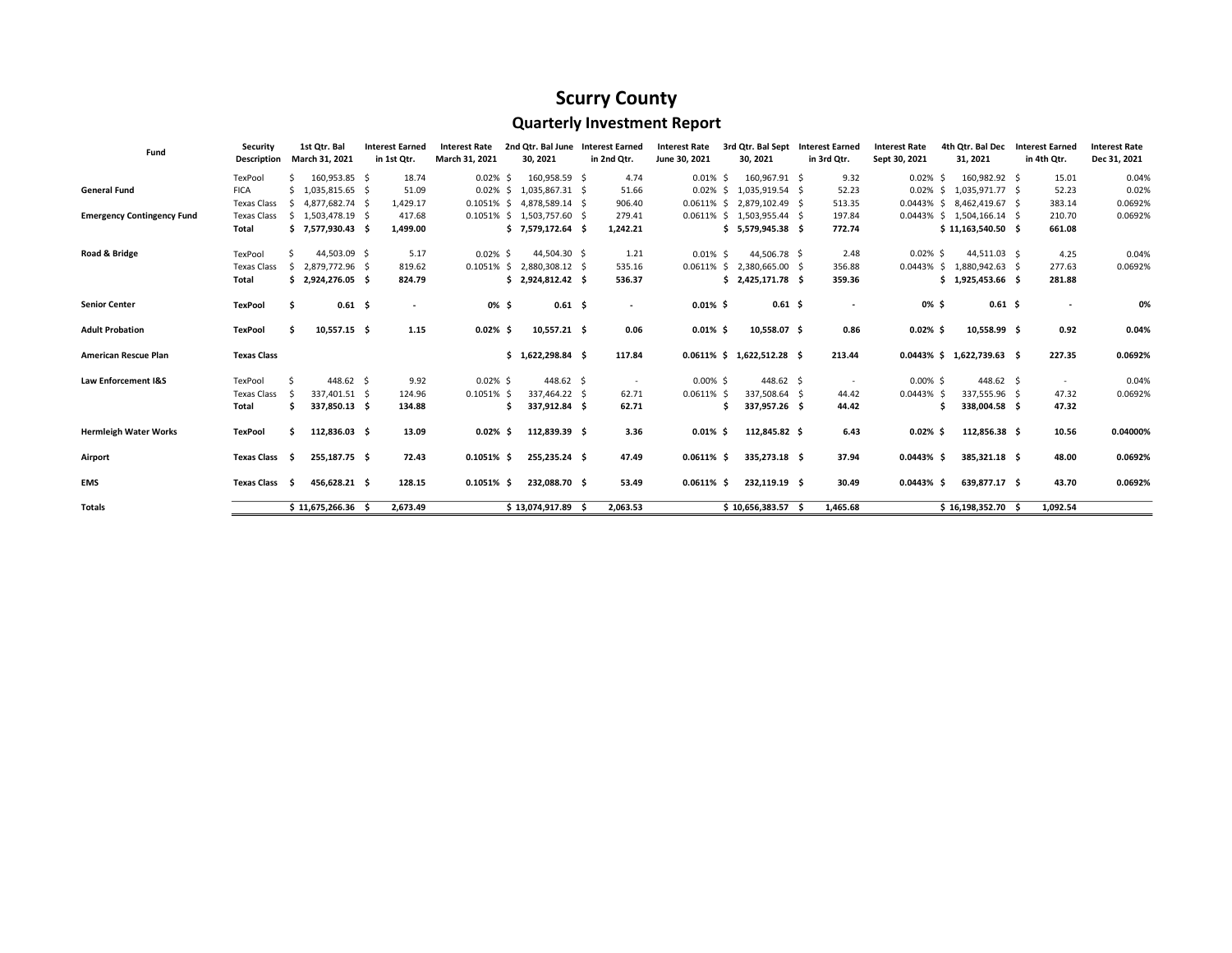| 1-12-2022 2:10 PM |                          |                                                                                   |                      |     | SUMMARY DETAIL LISTING PAGE: 1                             |                |      |               |
|-------------------|--------------------------|-----------------------------------------------------------------------------------|----------------------|-----|------------------------------------------------------------|----------------|------|---------------|
| <b>FUND</b>       | : 10 -GENERAL FUND       |                                                                                   |                      |     | ACTIVE ACCOUNTS ONLY PERIOD TO USE: Oct-2021 THRU Dec-2021 |                |      |               |
| DEPT : $N/A$      |                          |                                                                                   |                      |     | ACCOUNTS: 101-0001                                         |                |      | THRU 101-0013 |
|                   |                          |                                                                                   |                      |     |                                                            |                |      |               |
|                   |                          |                                                                                   |                      |     |                                                            |                |      |               |
|                   | 101-0001 TEXPOOL-GENERAL |                                                                                   |                      |     |                                                            |                |      |               |
|                   |                          | BEGINNING BALANCE                                                                 |                      |     |                                                            |                |      | 160,967.91    |
|                   |                          | $\overline{\phantom{X}}$ ============= OCTOBER ACTIVITY DB: $\phantom{X}4.86$ CR: |                      |     | 0.00                                                       |                | 4.86 |               |
|                   |                          | ============= NOVEMBER ACTIVITY DB: 5.03 CR:                                      |                      |     | 0.00                                                       |                | 5.03 |               |
|                   |                          | ============= DECEMBER ACTIVITY DB: 5.12 CR:                                      |                      |     | 0.00                                                       |                | 5.12 |               |
|                   |                          | $\texttt{-----}$ ============= ACCOUNT TOTAL DB: $\texttt{DB}$ : 15.01 CR:        |                      |     | 0.00                                                       | 15.01          |      |               |
|                   |                          | ENDING BALANCE                                                                    |                      |     |                                                            |                |      | 160,982.92    |
|                   | 101-0005 WTSB CD # 22419 |                                                                                   |                      |     |                                                            |                |      |               |
|                   |                          | BEGINNING BALANCE                                                                 |                      |     |                                                            |                |      | 0.00          |
|                   |                          |                                                                                   |                      |     |                                                            |                |      |               |
|                   | 101-0011 FICA INVESTMENT |                                                                                   |                      |     |                                                            |                |      |               |
|                   |                          | BEGINNING BALANCE                                                                 |                      |     |                                                            |                |      | 1,035,919.54  |
|                   |                          | ============ OCTOBER ACTIVITY DB: 17.60 CR: 0.00                                  |                      |     |                                                            | 17.60          |      |               |
|                   |                          | $\texttt{-----} \texttt{-----}$ NOVEMBER ACTIVITY DB: $17.03 \text{ CR}$ :        |                      |     | 0.00                                                       | 17.03          |      |               |
|                   |                          | ============ DECEMBER ACTIVITY DB:                                                | 17.60 CR:            |     | 0.00                                                       | 17.60          |      |               |
|                   |                          | $\texttt{-----}$ ============= ACCOUNT TOTAL DB: 52.23 CR:                        |                      |     | 0.00                                                       | 52.23          |      |               |
|                   |                          | ENDING BALANCE                                                                    |                      |     |                                                            |                |      | 1,035,971.77  |
| $101 - 0012$      | TXCLASS-GENERAL          |                                                                                   |                      |     |                                                            |                |      |               |
|                   |                          | BEGINNING BALANCE                                                                 |                      |     |                                                            |                |      | 2,879,102.49  |
|                   |                          | ============ OCTOBER ACTIVITY DB:                                                 | 101.24 CR:           |     | 559,104.65CR 559,003.41CR                                  |                |      |               |
|                   |                          | ============ NOVEMBER ACTIVITY DB:                                                | 102.76               | CR: | 0.00                                                       | 102.76         |      |               |
|                   |                          | ============ DECEMBER ACTIVITY DB: 6,540,827.46 CR:                               |                      |     | 398,609.63CR                                               | 6, 142, 217.83 |      |               |
|                   |                          | $\equiv$ ============ ACCOUNT TOTAL                                               | DB: 6,541,031.46 CR: |     | 957,714.28CR                                               | 5,583,317.18   |      |               |
|                   |                          | ENDING<br>B A L A N C E                                                           |                      |     |                                                            |                |      | 8,462,419.67  |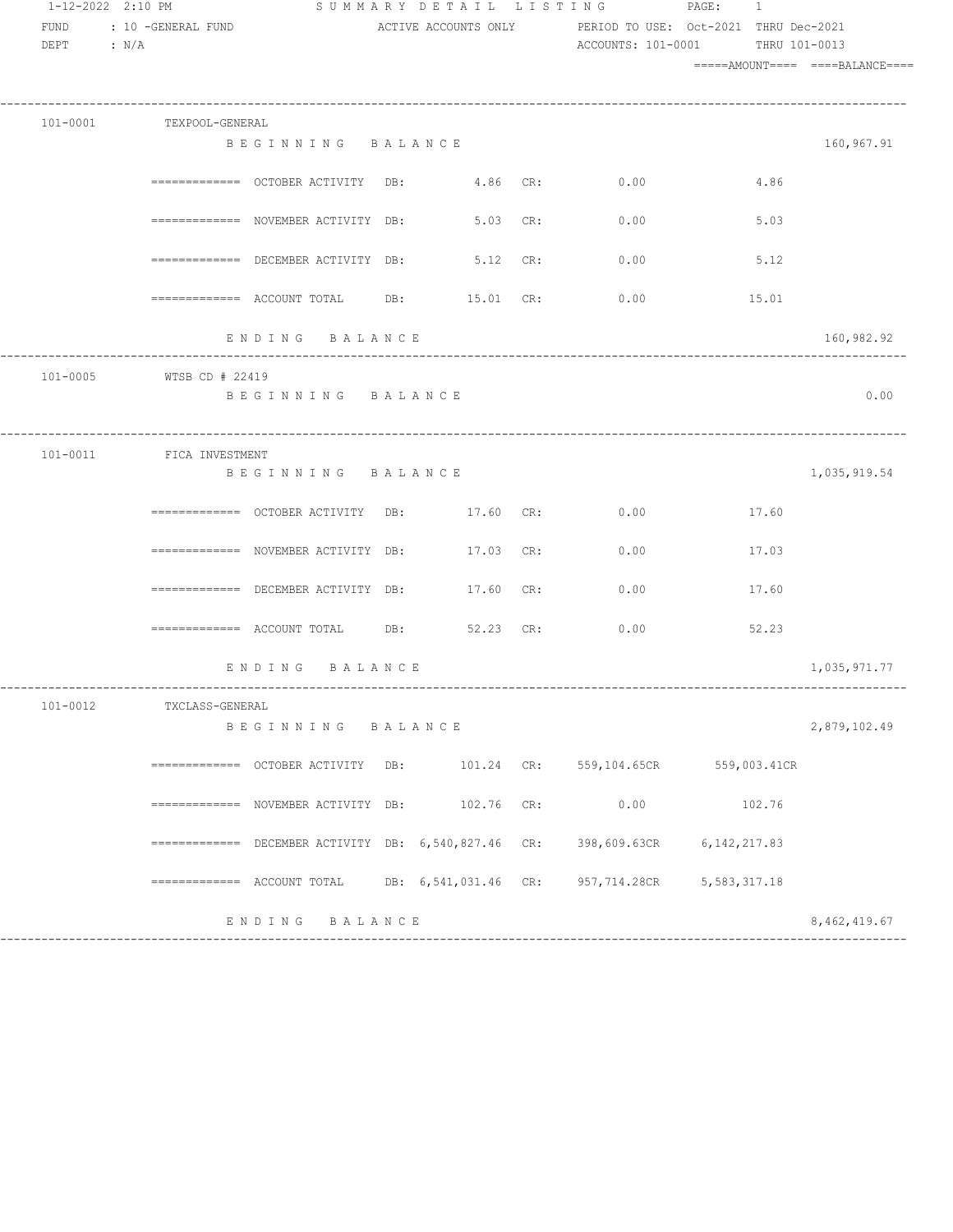| 1-12-2022 2:10 PM              |                      |                                                                           | SUMMARY DETAIL LISTING | $\texttt{PAGE}$ :                                                     | 2      |              |
|--------------------------------|----------------------|---------------------------------------------------------------------------|------------------------|-----------------------------------------------------------------------|--------|--------------|
| FUND                           | : 10 -GENERAL FUND   |                                                                           |                        | ACTIVE ACCOUNTS ONLY TERIOD TO USE: Oct-2021 THRU Dec-2021            |        |              |
| $DEF$ : $N/A$                  |                      |                                                                           |                        | ACCOUNTS: 101-0001 THRU 101-0013                                      |        |              |
|                                |                      |                                                                           |                        |                                                                       |        |              |
|                                |                      |                                                                           |                        |                                                                       |        |              |
|                                |                      | 101-0013 TXCLASS EMERGENCY CONTINGENCY                                    |                        |                                                                       |        |              |
|                                |                      | BEGINNING BALANCE                                                         |                        |                                                                       |        | 1,503,955.44 |
|                                |                      |                                                                           |                        |                                                                       |        |              |
|                                |                      | ============ OCTOBER ACTIVITY DB: 55.61 CR: 0.00                          |                        |                                                                       | 55.61  |              |
|                                |                      |                                                                           |                        |                                                                       |        |              |
|                                |                      | $\texttt{-----} \texttt{-----}$ NOVEMBER ACTIVITY DB: 66.63 CR:           |                        | 0.00                                                                  | 66.63  |              |
|                                |                      |                                                                           | 88.46 CR:              | 0.00                                                                  |        |              |
|                                |                      | $\equiv$ ============ DECEMBER ACTIVITY DB:                               |                        |                                                                       | 88.46  |              |
|                                |                      |                                                                           | 210.70 CR:             | 0.00                                                                  | 210.70 |              |
|                                |                      |                                                                           |                        |                                                                       |        |              |
|                                |                      | ENDING BALANCE                                                            |                        |                                                                       |        | 1,504,166.14 |
|                                |                      |                                                                           |                        |                                                                       |        |              |
| *-*-*-*-*-*-*-*-*-*-*-*-*-*-   |                      |                                                                           |                        | 000 ERRORS IN THIS REPORT! *-*-*-*-*-*-*-*-*-*-*-*-*-*-               |        |              |
|                                |                      |                                                                           |                        |                                                                       |        |              |
|                                |                      |                                                                           |                        | ** REPORT TOTALS ** --- DEBITS --- -- CREDITS ---                     |        |              |
|                                |                      | BEGINNING BALANCES: 5,579,945.38                                          |                        | 0.00                                                                  |        |              |
|                                |                      |                                                                           |                        | REPORTED ACTIVITY: 6,541,309.40 957,714.28CR                          |        |              |
|                                |                      | ENDING BALANCES:                                                          | 12, 121, 254.78        | 957,714.28CR                                                          |        |              |
|                                |                      | TOTAL FUND ENDING BALANCE: 11, 163, 540.50                                |                        |                                                                       |        |              |
| FUND: 15 -ROAD AND BRIDGE FUND |                      |                                                                           |                        |                                                                       |        |              |
|                                |                      |                                                                           |                        |                                                                       |        |              |
|                                | 101-0001 TEXPOOL-R&B |                                                                           |                        |                                                                       |        |              |
|                                |                      | BEGINNING BALANCE                                                         |                        |                                                                       |        | 44,506.78    |
|                                |                      |                                                                           |                        |                                                                       |        |              |
|                                |                      | ============ OCTOBER ACTIVITY DB: 1.29 CR: 0.00                           |                        |                                                                       | 1.29   |              |
|                                |                      |                                                                           |                        |                                                                       |        |              |
|                                |                      | $\texttt{-----} \texttt{-----}$ NOVEMBER ACTIVITY DB: $1.48 \text{ CR}$ : |                        | 0.00                                                                  | 1.48   |              |
|                                |                      |                                                                           |                        |                                                                       |        |              |
|                                |                      | $\texttt{-----}$ =========== DECEMBER ACTIVITY DB: $1.48$ CR:             |                        | 0.00                                                                  | 1.48   |              |
|                                |                      |                                                                           |                        |                                                                       | 4.25   |              |
|                                |                      |                                                                           |                        |                                                                       |        |              |
|                                |                      | ENDING BALANCE                                                            |                        |                                                                       |        | 44,511.03    |
|                                |                      |                                                                           |                        |                                                                       |        |              |
| 101-0012                       | TXCLASS-ROAD&BRIDGE  |                                                                           |                        |                                                                       |        |              |
|                                |                      | BEGINNING BALANCE                                                         |                        |                                                                       |        | 2,380,665.00 |
|                                |                      |                                                                           |                        |                                                                       |        |              |
|                                |                      |                                                                           |                        | ============ OCTOBER ACTIVITY DB: 83.73 CR: 500,000.00CR 499,916.27CR |        |              |
|                                |                      |                                                                           |                        |                                                                       |        |              |
|                                |                      | $\texttt{-----} \texttt{-----}$ NOVEMBER ACTIVITY DB: 83.31 CR:           |                        | 0.00                                                                  | 83.31  |              |
|                                |                      |                                                                           |                        |                                                                       |        |              |
|                                |                      | $\texttt{-----} \texttt{-----}$ DECEMBER ACTIVITY DB: $110.59$ CR:        |                        | 0.00                                                                  | 110.59 |              |
|                                |                      |                                                                           |                        |                                                                       |        |              |
|                                |                      |                                                                           |                        | 277.63 CR: 500,000.00CR 499,722.37CR                                  |        |              |
|                                |                      | ENDING BALANCE                                                            |                        |                                                                       |        | 1,880,942.63 |
|                                |                      |                                                                           |                        |                                                                       |        |              |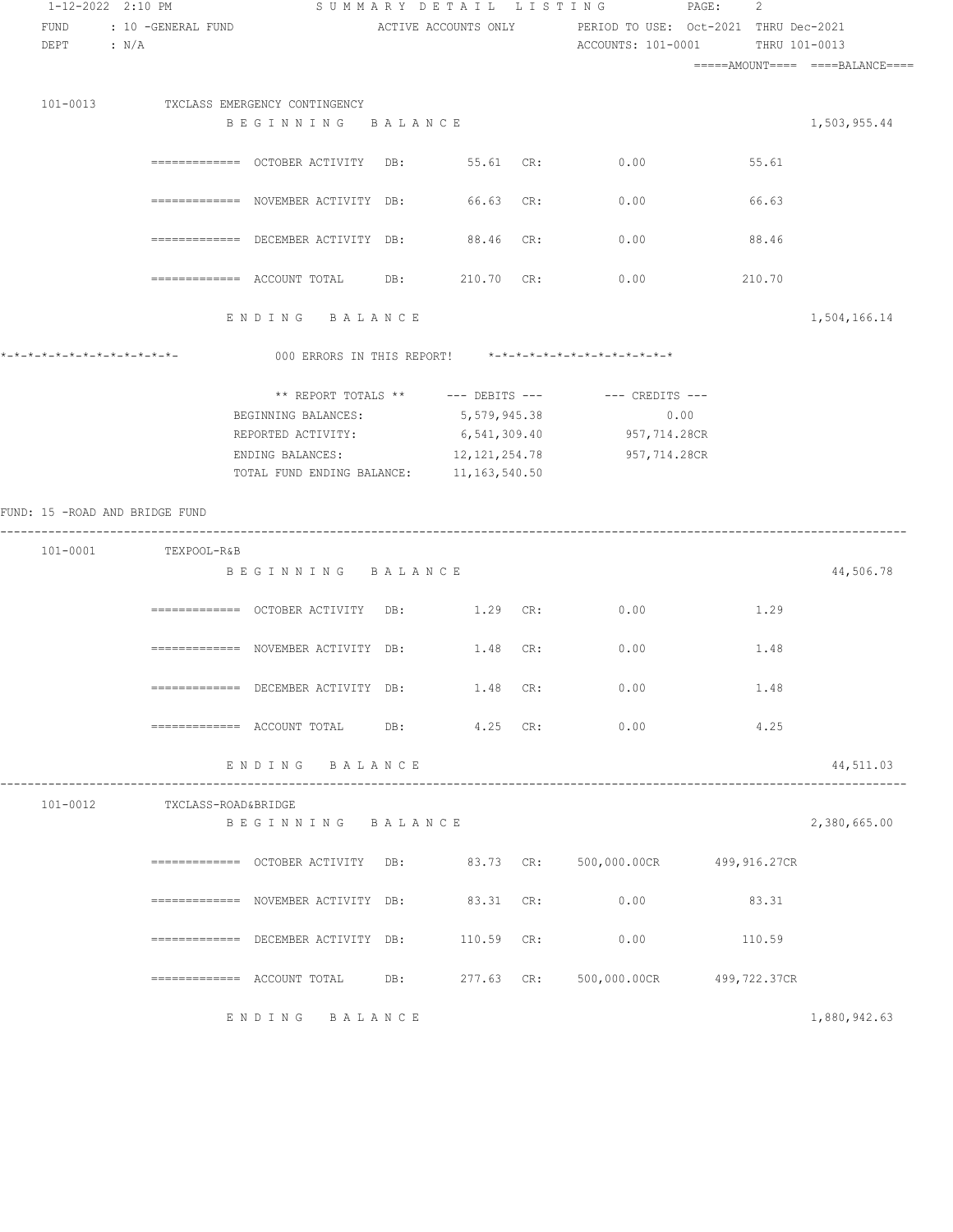| 1-12-2022 2:10 PM       |                            |                                                                                       |                                                         | SUMMARY DETAIL LISTING PAGE: 3 |                                 |      |
|-------------------------|----------------------------|---------------------------------------------------------------------------------------|---------------------------------------------------------|--------------------------------|---------------------------------|------|
| FUND                    |                            | : 15 -ROAD AND BRIDGE FUND ACTIVE ACCOUNTS ONLY PERIOD TO USE: Oct-2021 THRU Dec-2021 |                                                         |                                |                                 |      |
| DEPT : $N/A$            |                            |                                                                                       |                                                         | ACCOUNTS: 101-0001             | THRU 101-0013                   |      |
|                         |                            |                                                                                       |                                                         |                                | =====AMOUNT==== ====BALANCE==== |      |
|                         |                            |                                                                                       |                                                         |                                |                                 |      |
|                         |                            |                                                                                       | 000 ERRORS IN THIS REPORT! *-*-*-*-*-*-*-*-*-*-*-*-*-*- |                                |                                 |      |
|                         |                            |                                                                                       | ** REPORT TOTALS ** --- DEBITS --- -- CREDITS ---       |                                |                                 |      |
|                         |                            | BEGINNING BALANCES:                                                                   | 2,425,171.78                                            | 0.00                           |                                 |      |
|                         |                            | REPORTED ACTIVITY:                                                                    | 281.88                                                  | 500,000.00CR                   |                                 |      |
|                         |                            | ENDING BALANCES: 2,425,453.66 500,000.00CR                                            |                                                         |                                |                                 |      |
|                         |                            | TOTAL FUND ENDING BALANCE: 1, 925, 453.66                                             |                                                         |                                |                                 |      |
| FUND: 19 -SENIOR CENTER |                            |                                                                                       |                                                         |                                |                                 |      |
|                         | 101-0001 TEXPOOL SR CENTER |                                                                                       |                                                         |                                |                                 |      |
|                         |                            | BEGINNING BALANCE                                                                     |                                                         |                                |                                 | 0.61 |
|                         |                            |                                                                                       |                                                         |                                |                                 |      |
|                         |                            |                                                                                       | 000 ERRORS IN THIS REPORT! *-*-*-*-*-*-*-*-*-*-*-*-*-*- |                                |                                 |      |
|                         |                            |                                                                                       | ** REPORT TOTALS ** $---$ DEBITS --- $---$ CREDITS ---  |                                |                                 |      |
|                         |                            | BEGINNING BALANCES:                                                                   | 0.61                                                    | 0.00                           |                                 |      |
|                         |                            | REPORTED ACTIVITY:                                                                    | 0.00                                                    | 0.00                           |                                 |      |
|                         |                            | ENDING BALANCES:                                                                      | 0.61                                                    | 0.00                           |                                 |      |
|                         |                            | TOTAL FUND ENDING BALANCE:                                                            | 0.61                                                    |                                |                                 |      |
| FUND: 38 -CSCD FUND     |                            |                                                                                       |                                                         |                                |                                 |      |
|                         | 101-0001 TEXPOOL-APROB     |                                                                                       |                                                         |                                |                                 |      |
|                         |                            | BEGINNING BALANCE                                                                     |                                                         |                                | 10,558.07                       |      |
|                         |                            | $\texttt{-----}$ ============= OCTOBER ACTIVITY DB: $0.31 \text{ CR}$ :               |                                                         | 0.00                           | 0.31                            |      |
|                         |                            |                                                                                       |                                                         |                                |                                 |      |
|                         |                            | $\overline{\phantom{X}}$ ============== NOVEMBER ACTIVITY DB:                         | $0.30$ CR:                                              | 0.00                           | 0.30                            |      |
|                         |                            | $\texttt{-----} \texttt{-----}$ DECEMBER ACTIVITY DB: 0.31 CR:                        |                                                         | 0.00                           | 0.31                            |      |
|                         |                            |                                                                                       |                                                         |                                |                                 |      |
|                         |                            |                                                                                       | $0.92$ CR:                                              | 0.00                           | 0.92                            |      |
|                         |                            | ENDING BALANCE                                                                        |                                                         |                                | 10,558.99                       |      |
| 101-0012                |                            | TXCLASS-PROBATION                                                                     |                                                         |                                |                                 |      |
|                         |                            | BEGINNING BALANCE                                                                     |                                                         |                                |                                 | 0.00 |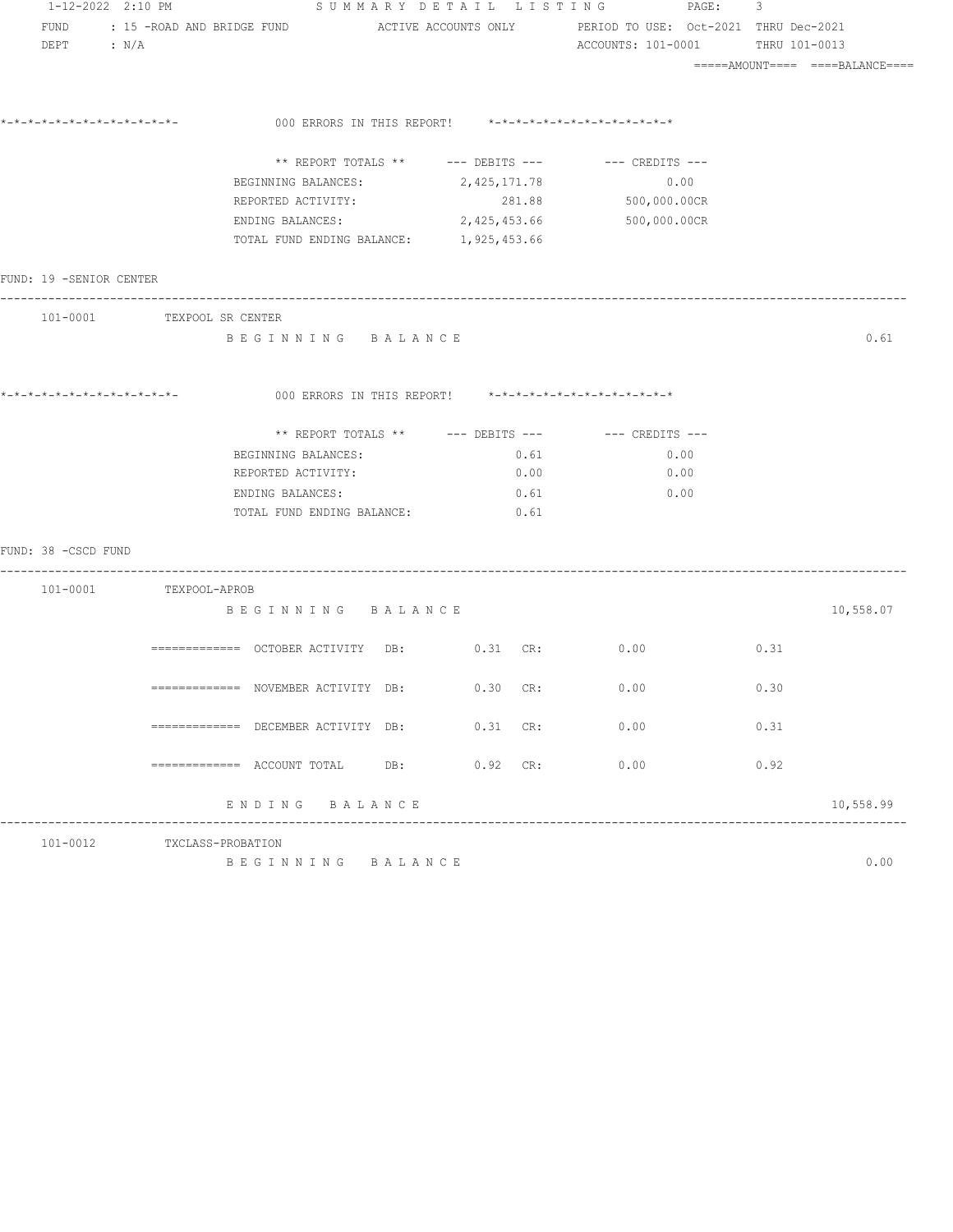| 1-12-2022 2:10 PM                       |                    |                                                  | SUMMARY DETAIL LISTING                                  | PAGE:                                                                                          | 4      |              |  |  |
|-----------------------------------------|--------------------|--------------------------------------------------|---------------------------------------------------------|------------------------------------------------------------------------------------------------|--------|--------------|--|--|
| FUND : 38 - CSCD FUND<br>$DEPT$ : $N/A$ |                    |                                                  |                                                         | ACTIVE ACCOUNTS ONLY PERIOD TO USE: Oct-2021 THRU Dec-2021<br>ACCOUNTS: 101-0001 THRU 101-0013 |        |              |  |  |
|                                         |                    |                                                  |                                                         |                                                                                                |        |              |  |  |
|                                         |                    |                                                  | 000 ERRORS IN THIS REPORT! *-*-*-*-*-*-*-*-*-*-*-*-*-*- |                                                                                                |        |              |  |  |
|                                         |                    |                                                  |                                                         | ** REPORT TOTALS ** --- DEBITS --- -- -- CREDITS ---                                           |        |              |  |  |
|                                         |                    | BEGINNING BALANCES:                              | 10,558.07                                               | 0.00                                                                                           |        |              |  |  |
|                                         |                    | REPORTED ACTIVITY:                               | 0.92                                                    | 0.00                                                                                           |        |              |  |  |
|                                         |                    | ENDING BALANCES: 10,558.99                       |                                                         | 0.00                                                                                           |        |              |  |  |
|                                         |                    | TOTAL FUND ENDING BALANCE: 10,558.99             |                                                         |                                                                                                |        |              |  |  |
| FUND: 49 -AMERICAN RECOVERY PLAN FU     |                    |                                                  |                                                         |                                                                                                |        |              |  |  |
| 101-0012 TEXAS CLASS- ARP               |                    |                                                  |                                                         |                                                                                                |        |              |  |  |
|                                         |                    | BEGINNING BALANCE                                |                                                         |                                                                                                |        | 1,622,512.28 |  |  |
|                                         |                    | ============ OCTOBER ACTIVITY DB: 60.04 CR: 0.00 |                                                         |                                                                                                | 60.04  |              |  |  |
|                                         |                    | ============= NOVEMBER ACTIVITY DB: 71.89 CR:    |                                                         | 0.00                                                                                           | 71.89  |              |  |  |
|                                         |                    | ============= DECEMBER ACTIVITY DB: 95.42 CR:    |                                                         | 0.00                                                                                           | 95.42  |              |  |  |
|                                         |                    | ============ ACCOUNT TOTAL DB: 227.35 CR:        |                                                         | 0.00                                                                                           | 227.35 |              |  |  |
|                                         |                    | ENDING BALANCE                                   |                                                         |                                                                                                |        | 1,622,739.63 |  |  |
|                                         |                    |                                                  | 000 ERRORS IN THIS REPORT! *-*-*-*-*-*-*-*-*-*-*-*-*-*- |                                                                                                |        |              |  |  |
|                                         |                    |                                                  |                                                         |                                                                                                |        |              |  |  |
|                                         |                    | BEGINNING BALANCES: 1, 622, 512.28               |                                                         | 0.00                                                                                           |        |              |  |  |
|                                         |                    | REPORTED ACTIVITY:                               | 227.35                                                  | 0.00                                                                                           |        |              |  |  |
|                                         |                    | ENDING BALANCES: 1, 622, 739.63                  |                                                         | 0.00                                                                                           |        |              |  |  |
|                                         |                    | TOTAL FUND ENDING BALANCE: 1, 622, 739.63        |                                                         |                                                                                                |        |              |  |  |
| FUND: 61 -LE CONSTRUCTION I&S FUND      |                    |                                                  |                                                         |                                                                                                |        |              |  |  |
| 101-0001 LE COMPLEX I&S                 |                    |                                                  |                                                         |                                                                                                |        |              |  |  |
|                                         |                    | BEGINNING BALANCE                                |                                                         |                                                                                                |        | 448.62       |  |  |
| 101-0005                                | WTSB CD # 22421    |                                                  |                                                         |                                                                                                |        |              |  |  |
|                                         |                    | BEGINNING BALANCE                                |                                                         |                                                                                                |        | 0.00         |  |  |
| 101-0012                                | TXCLASS-LE COMPLEX |                                                  |                                                         |                                                                                                |        |              |  |  |
|                                         |                    | BEGINNING BALANCE                                |                                                         |                                                                                                |        | 337,508.64   |  |  |
|                                         |                    |                                                  | 12.48 CR:                                               | 0.00                                                                                           | 12.48  |              |  |  |
|                                         |                    | ============ NOVEMBER ACTIVITY DB:               | 14.99 CR:                                               | 0.00                                                                                           | 14.99  |              |  |  |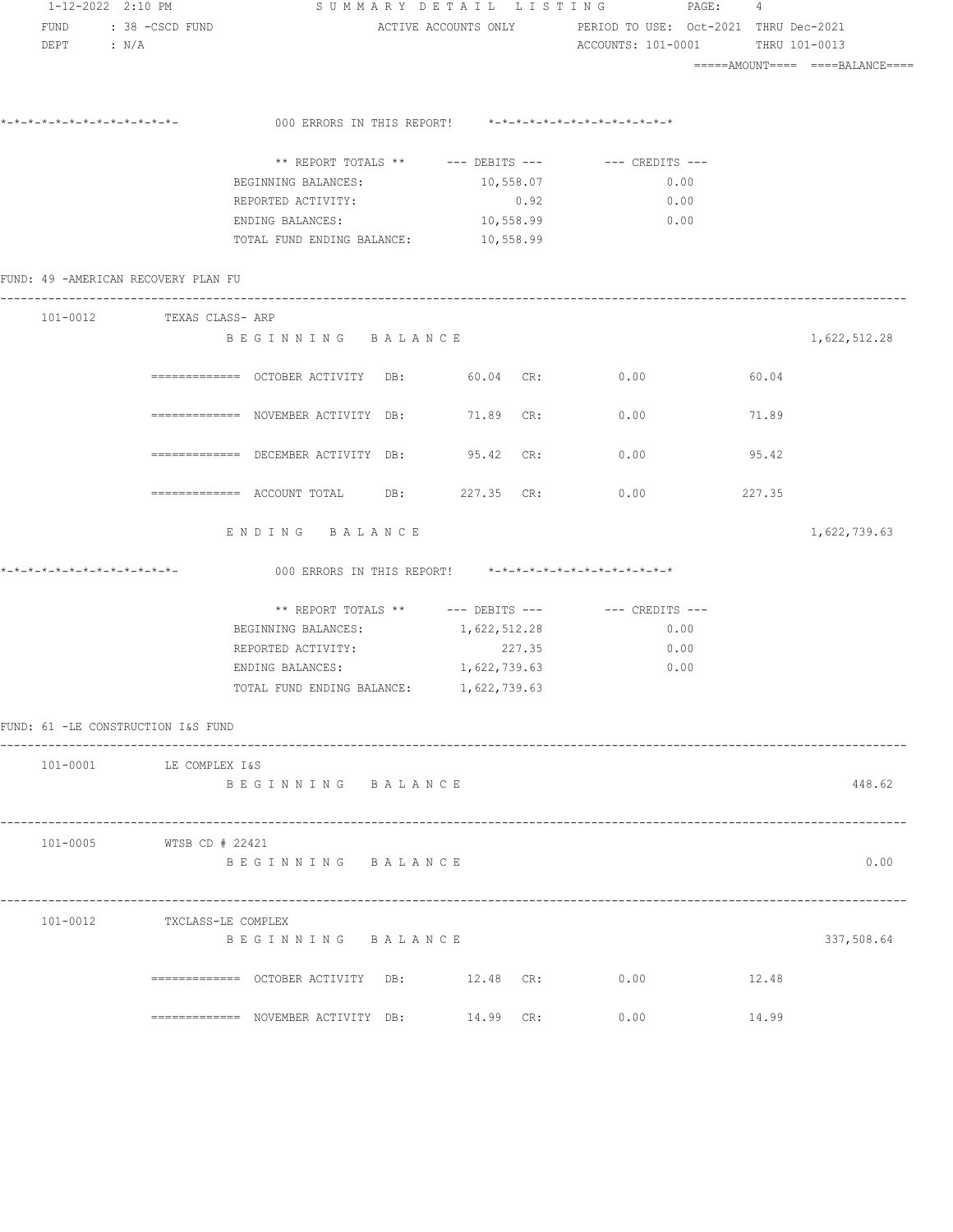| 1-12-2022 2:10 PM                |                          |                                                                   |               |       | SUMMARY DETAIL LISTING PAGE:                                                                                          | 5         |                                  |
|----------------------------------|--------------------------|-------------------------------------------------------------------|---------------|-------|-----------------------------------------------------------------------------------------------------------------------|-----------|----------------------------------|
| FUND                             |                          |                                                                   |               |       | : 61 -LE CONSTRUCTION I&S FUND           ACTIVE ACCOUNTS ONLY                 PERIOD TO USE:  Oct-2021  THRU Dec-2021 |           |                                  |
| $DEF$ : $N/A$                    |                          |                                                                   |               |       | ACCOUNTS: 101-0001 THRU 101-0013                                                                                      |           |                                  |
|                                  |                          |                                                                   |               |       |                                                                                                                       |           | =====AMOUNT====  ====BALANCE==== |
|                                  |                          |                                                                   |               |       |                                                                                                                       |           |                                  |
|                                  |                          |                                                                   |               |       | ============= DECEMBER ACTIVITY DB: 19.85 CR: 0.00                                                                    | 19.85     |                                  |
|                                  |                          |                                                                   |               |       |                                                                                                                       |           |                                  |
|                                  |                          |                                                                   |               |       | ============ ACCOUNT TOTAL DB: 47.32 CR: 0.00 47.32                                                                   |           |                                  |
|                                  |                          |                                                                   |               |       |                                                                                                                       |           |                                  |
|                                  |                          | ENDING BALANCE                                                    |               |       |                                                                                                                       |           | 337,555.96                       |
|                                  |                          |                                                                   |               |       |                                                                                                                       |           |                                  |
|                                  |                          |                                                                   |               |       | 000 ERRORS IN THIS REPORT! *-*-*-*-*-*-*-*-*-*-*-*-*-*-                                                               |           |                                  |
|                                  |                          |                                                                   |               |       | ** REPORT TOTALS ** --- DEBITS --- -- -- CREDITS ---                                                                  |           |                                  |
|                                  |                          | BEGINNING BALANCES:                                               | 337,957.26    |       | 0.00                                                                                                                  |           |                                  |
|                                  |                          | REPORTED ACTIVITY:                                                |               | 47.32 | 0.00                                                                                                                  |           |                                  |
|                                  |                          | ENDING BALANCES:                                                  | 338,004.58    |       | 0.00                                                                                                                  |           |                                  |
|                                  |                          |                                                                   |               |       |                                                                                                                       |           |                                  |
|                                  |                          | TOTAL FUND ENDING BALANCE: 338,004.58                             |               |       |                                                                                                                       |           |                                  |
| FUND: 81 -HERMLEIGH WTR WKS FUND |                          |                                                                   |               |       |                                                                                                                       |           |                                  |
|                                  |                          |                                                                   |               |       |                                                                                                                       |           |                                  |
|                                  | 101-0001 TEXPOOL-HWW     |                                                                   |               |       |                                                                                                                       |           |                                  |
|                                  |                          | BEGINNING BALANCE                                                 |               |       |                                                                                                                       |           | 112,845.82                       |
|                                  |                          |                                                                   |               |       |                                                                                                                       |           |                                  |
|                                  |                          |                                                                   |               |       | ============= OCTOBER ACTIVITY DB: 3.41 CR: 0.00                                                                      | 3.41      |                                  |
|                                  |                          |                                                                   |               |       |                                                                                                                       |           |                                  |
|                                  |                          | ============ NOVEMBER ACTIVITY DB: 3.56 CR:                       |               |       | 0.00                                                                                                                  | 3.56      |                                  |
|                                  |                          |                                                                   |               |       |                                                                                                                       |           |                                  |
|                                  |                          | ============ DECEMBER ACTIVITY DB: 3.59 CR:                       |               |       | 0.00                                                                                                                  | 3.59      |                                  |
|                                  |                          |                                                                   |               |       |                                                                                                                       |           |                                  |
|                                  |                          | $\overline{\phantom{z}}$ ============ ACCOUNT TOTAL DB: 10.56 CR: |               |       | 0.00                                                                                                                  | 10.56     |                                  |
|                                  |                          |                                                                   |               |       |                                                                                                                       |           |                                  |
|                                  |                          | ENDING BALANCE                                                    |               |       |                                                                                                                       |           | 112,856.38                       |
|                                  |                          |                                                                   |               |       |                                                                                                                       |           |                                  |
| *-*-*-*-*-*-*-*-*-*-*-*-*-*-     |                          |                                                                   |               |       | 000 ERRORS IN THIS REPORT! *-*-*-*-*-*-*-*-*-*-*-*-*-*-                                                               |           |                                  |
|                                  |                          |                                                                   |               |       |                                                                                                                       |           |                                  |
|                                  |                          | ** REPORT TOTALS ** $---$ DEBITS $---$                            |               |       | $---$ CREDITS $---$                                                                                                   |           |                                  |
|                                  |                          | BEGINNING BALANCES:                                               | 112,845.82    |       | 0.00                                                                                                                  |           |                                  |
|                                  |                          | REPORTED ACTIVITY:                                                |               | 10.56 | 0.00                                                                                                                  |           |                                  |
|                                  |                          | ENDING BALANCES:                                                  | 112,856.38    |       | 0.00                                                                                                                  |           |                                  |
|                                  |                          | TOTAL FUND ENDING BALANCE: 112,856.38                             |               |       |                                                                                                                       |           |                                  |
| FUND: 83 -AIRPORT FUND           |                          |                                                                   |               |       |                                                                                                                       |           |                                  |
|                                  |                          |                                                                   |               |       |                                                                                                                       |           |                                  |
|                                  | 101-0012 TXCLASS AIRPORT |                                                                   |               |       |                                                                                                                       |           |                                  |
|                                  |                          | BEGINNING BALANCE                                                 |               |       |                                                                                                                       |           | 335, 273.18                      |
|                                  |                          |                                                                   |               |       |                                                                                                                       |           |                                  |
|                                  |                          | ============= OCTOBER ACTIVITY DB: 12.39 CR:                      |               |       | 0.00                                                                                                                  | 12.39     |                                  |
|                                  |                          |                                                                   |               |       |                                                                                                                       |           |                                  |
|                                  |                          | ============ NOVEMBER ACTIVITY DB:                                | 14.86 CR:     |       | 0.00                                                                                                                  | 14.86     |                                  |
|                                  |                          |                                                                   |               |       |                                                                                                                       |           |                                  |
|                                  |                          | $\overline{\phantom{z}}$ ============ DECEMBER ACTIVITY DB:       | 50,020.75 CR: |       | 0.00                                                                                                                  | 50,020.75 |                                  |
|                                  |                          |                                                                   |               |       |                                                                                                                       |           |                                  |
|                                  |                          | ============= ACCOUNT TOTAL DB:                                   | 50,048.00 CR: |       | 0.00                                                                                                                  | 50,048.00 |                                  |
|                                  |                          |                                                                   |               |       |                                                                                                                       |           |                                  |
|                                  |                          | ENDING BALANCE                                                    |               |       |                                                                                                                       |           | 385, 321.18                      |